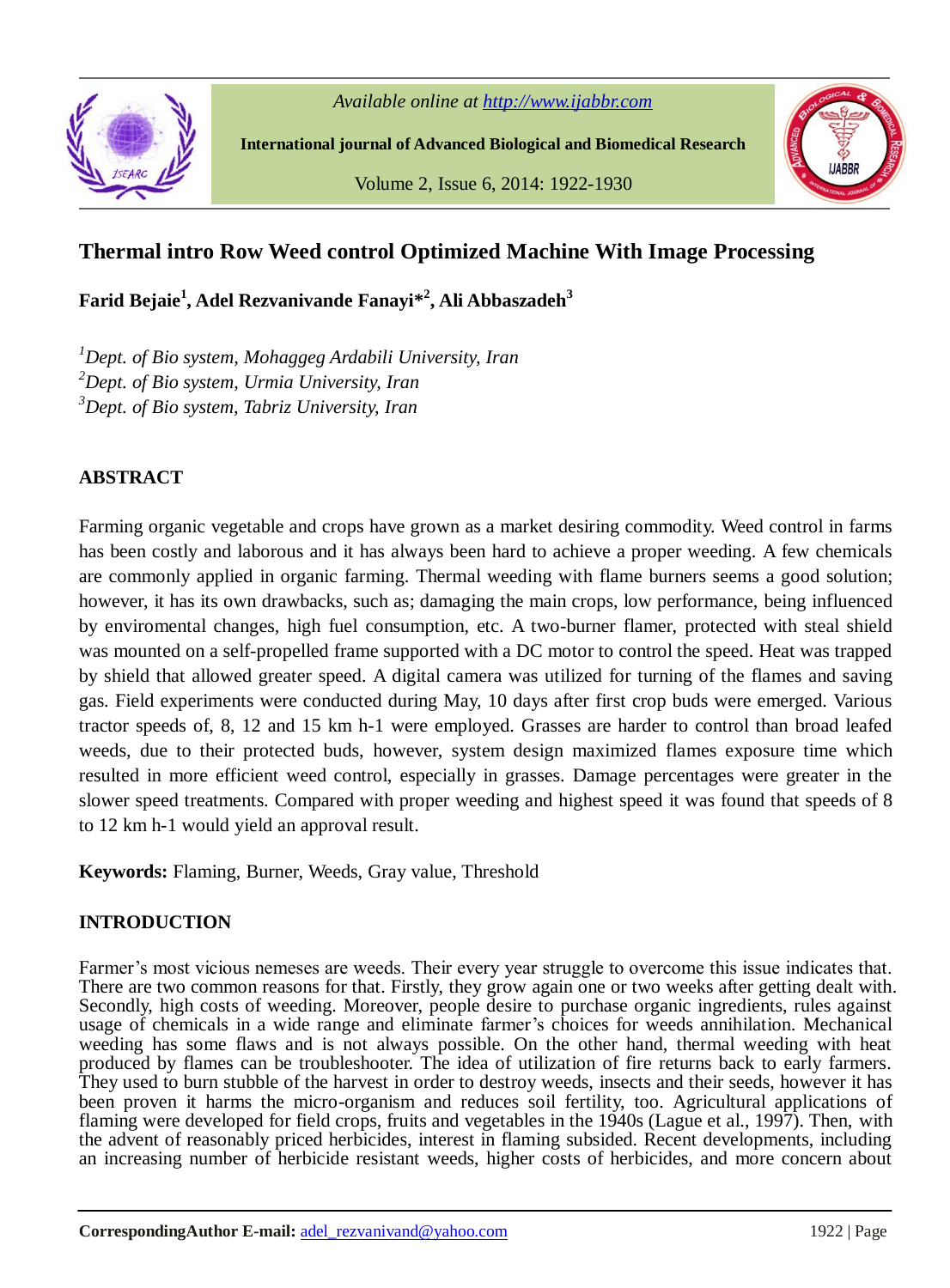pesticides in the environment, have resulted in a renewed interest in flaming for weed control (Wszelaki et al., 2007). Rahkonen et al. (1999) implies that the threat of flaming poses to micro-organisms is small because of low raise in soil temperature. Effectiveness of flaming has been proved for field corn (Ellwanger et al., 1973), strawberry (Lampkin, 1990), cotton (Seifert and Snipes, 1996), cabbage (Holmoy and Storeheier, 1993), carrots, sweet corn, and onions (Rifai, 1994), cabbage and tomato (Wszelaki et al., 2007). Ascard 1995& 1997 have studied on fuel pressure and sequence of flaming. Raising the fuel pressure allowed the ground speed to be increased but using tandem instead of single burners did not. Exposure times in the range of 65–130 ms are sufficient to kill many annuals (Ascard, 1997). Time of exposition to flame is very sensitive for a proper flaming and it is brief and only the exposed tissues may be disrupted initially or defoliation. A second flaming that reaches the underlying tissues and buds would be more effective than a single treatment. Ascard (1995) also compared the dose response of different weed species to flaming at various growth stages. Results have shown that different species have different responses and regrow powers. The monocots like corn which have their apical bud situated at the center of their leaf bases, often just below ground are hard to kill as the bud is well protected. In comparison dicots, such as beans, mostly have their apical meristem at the top of the plant and their lateral buds at the base of the leaves in the open air, so it is much easier to get heat into their buds (Merfield). In contrast to cultivation, flaming does not disrupt the soil surface, thus reducing the risk of soil erosion, and it does not bring buried weed seeds to the surface, where germination is likely to occur. Also, flaming can be used when fields are too wet or stony for cultivation (Rifai, 1994). Flaming may provide added benefits, like insect or disease control, in addition to weed control (Lague et al., 1997).This method also has some disadvantages. One of them is low speed due to need for lengthening exposure time. Installment of lots of burners as a solution is not economic, and also then the machine would need more fuel and tanks to contain such amount of fuel which means more traction power and this contradicts one of the main reasons of developing flaming that is low traction power requirement in soil with small friction degree like sand. Our all the purpose in conduction this research is to design, develop and test a flaming mechanism to control intra-row weeds with heightened traction speed and less fuel consumption to result in more efficient weed control.

#### **MATERIALS AND METHODS**

On 23 May 2013 at 8 AM and n lines of wheat farm tests were conducted. A self-propelled frame with 150 cm width equipped with DC motor was used. This dc motor made the system have a variable forward speed. The speeds of 4, 8, 12, 16 kmh-1 were applied for pulling the device. Liquefied Petroleum Gas (LPG) is the most common fuel supply in flame weeding. A 3 kg fuel bottle provided the Propane. An electrical 2/2 valve k283 manufactured in Iran operated the fuel flow's cutoff. Valve also had a taper of infant amount of flow to hold the flame. A steel frame of  $20*20*50$  (height, width and length) were formed for three main reasons. First on is to act as a shield, this is necessary to reserve the crops from heat stroke and possible damages. Secondly, to trap the heat inside the frame, when the heat reaches a plant's surface, it can only move through the plant's tissues by conduction. This is a tortuously slow process with the heat moving only a fraction of an inch over tens of seconds. This heat tunnel gives more time for raising the plants temperature. The third on is that it keeps the flame toward despise the wind blow. Wind could cause misdirection of flame, interruption of flaming and in high speeds blowing the flame out. For highest exposure time period the burners were set along the rows with 30 degree to the ground. Average height of the weeds was the most important factor in characterization of the burners distance from the ground. Experiments with wooden frames and with random tosses showed that the average height were between 8-9 cm. A 15 cm above ground burner installment furnished optimum temperature and best opportunity to destroy the plants. Two thermocouple type temperature sensors were attached to development interface board to inspect temperature diversion inside the shield frame that they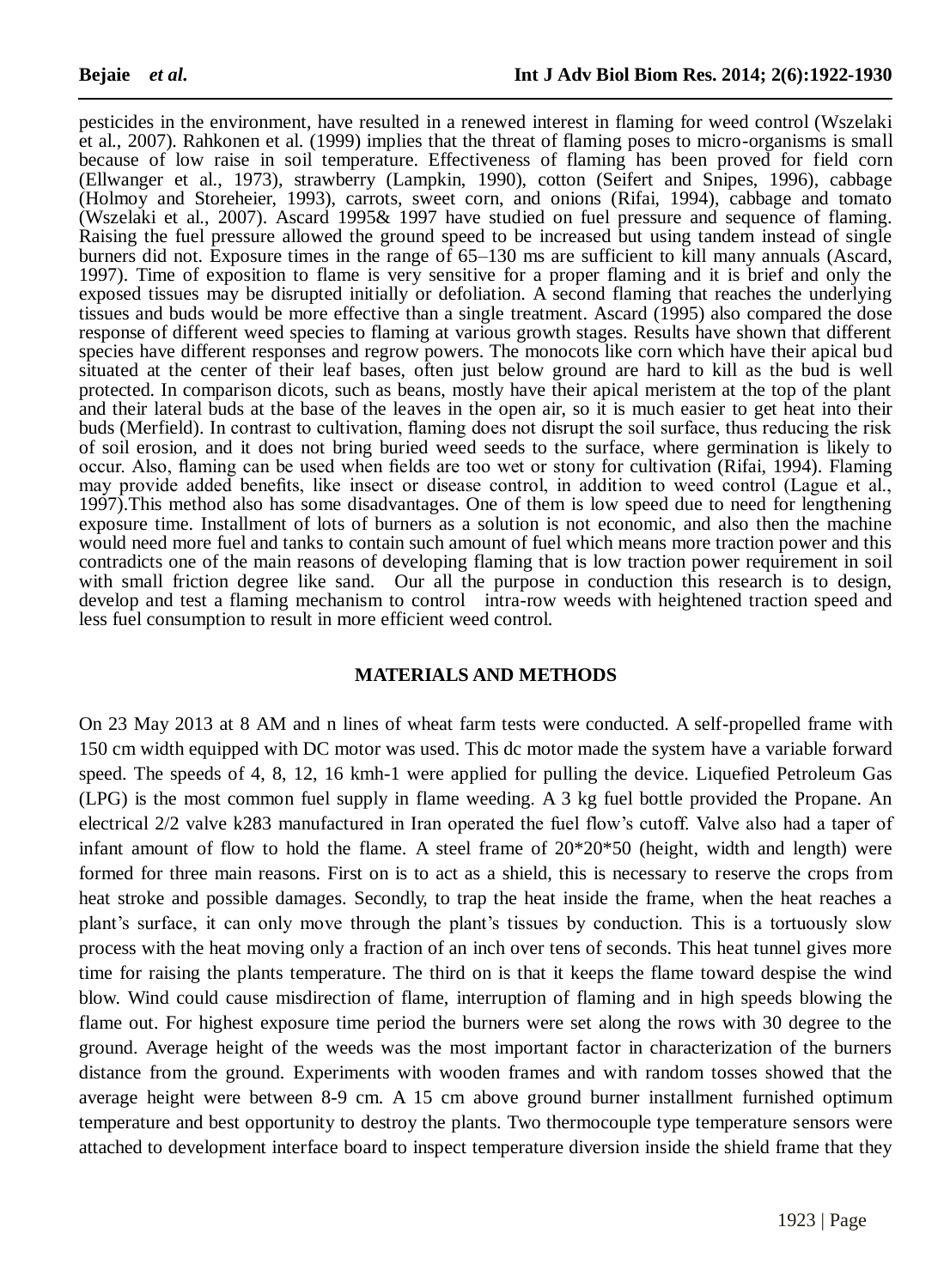were placed in the position of 5 and 30 cm from the outset.

5 and 15 days after flaming verdict were beheld and data were collected from farm. Detection of plants injury were both assessed visually and with machine vision technics. Some given areas were selected and marked. Visualized inspection was adjudged by three referees. Numbers of weeds were counted and pictures were taken. Green area was measured before treating and after treating. The difference between two areas was considered as an indicator for system efficiencies evaluation. Weeds were counted in a 1m2 quadrat placed over the center of each treatment row 1 day before flaming, and 4 and 15 DAF. Pre-flaming counts were used to calculate field uniformity, density, and a modified relative abundance, as in Thomas (1985). Field uniformity was the number of sampling locations in which a species occurred, expressed as a percentage of the total number of samples. Density was the number of individuals of a species per square meter. Relative abundance was the sum of the relative field uniformity and the relative mean field density (Wszelaki et al., 2007).

### **RESULTS**

This systems was evaluated by three main criteria including spent time for image conversion and processing, system ability for plant and background (soil, residues , stones and etc), discrimination and effectiveness ratio.

**Table1.** 

| Distance from outcome | <b>Average Temperature</b> | Maximum Temperaure | variations of Temperature |
|-----------------------|----------------------------|--------------------|---------------------------|
| (cm)                  | (°C)                       | (°C)               | (°C)                      |
|                       | 180                        | 216                |                           |
| 30                    | 482                        | 521                | 67                        |

## **Color space selection**

In the practical implementation of research system in the farm, it was clearly observed that the core of the system was plant (as ROI) and background discrimination section. As a matter of fact, contrary to human visual processing, image processing in computer are performed in gray scale, so just one color part of a color space can be selected and used in the image processing, there were a lot of color spaces, but their conversion calculation needs some extra time. This would make some problem in real time control. The camera could just acquire in one gray space and two color space including RGB and YCbCr. Figure 1 shows three part of the YCbCr color space separately. As it mentioned in the methods section Cb and Cr were blue color differences for reference blue color and red color differences from reference red color, respectively. Since these color parts did not include color information about green color, so it did not good result in discrimination between soil and plant. But wet soil section disappearing in the images was resulted in these images, and it was an advantage for this color space, and it did not show any information about soil cracks. Since in histograms (sections b, d and f in figure 1) of the color parts, no clear bi-peaks could has been observed, so this color space was not a reliable space for automatic threshold process.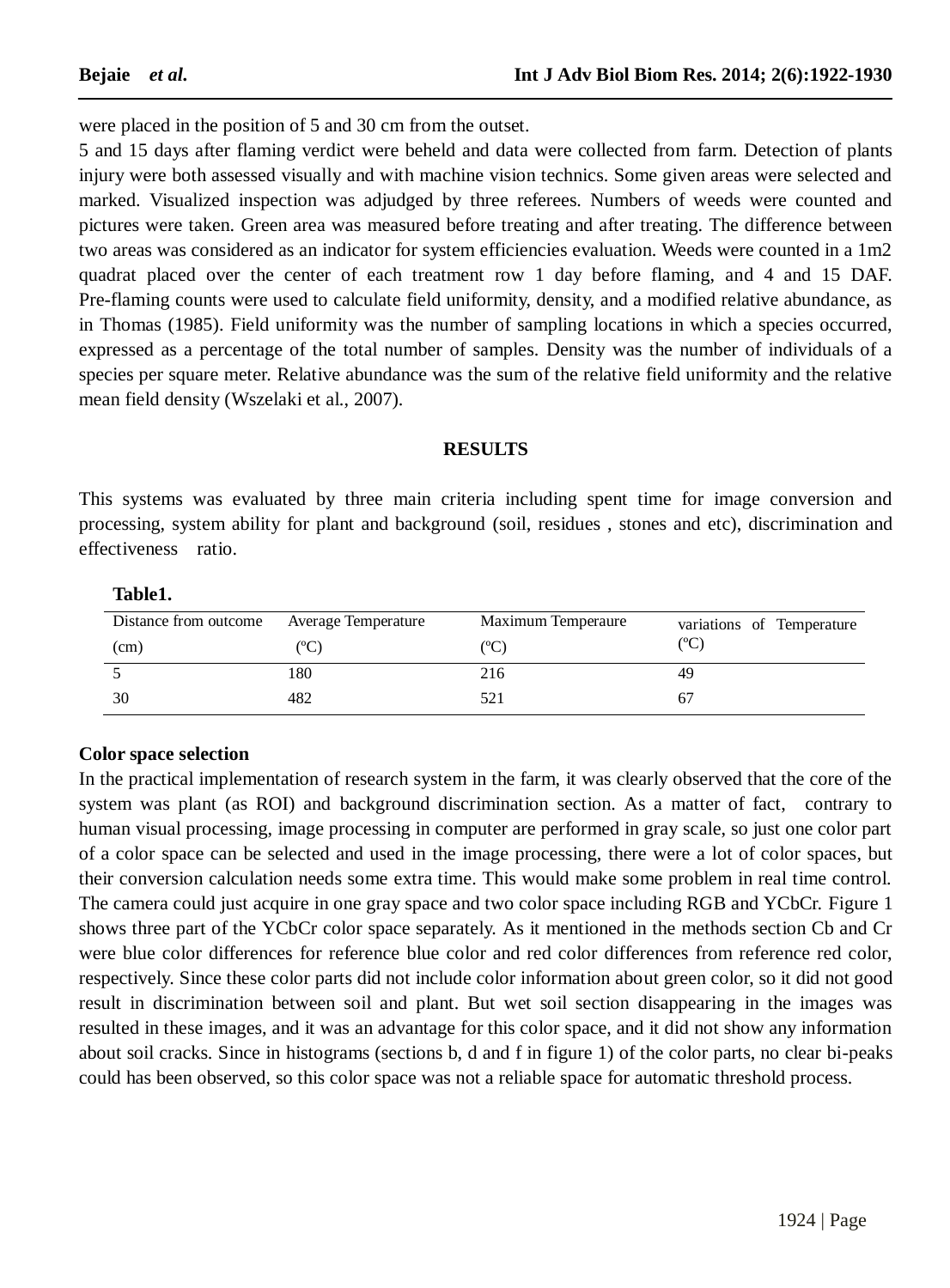

**Figure 1. a.** intensity part c. blue intesity e. red intesity information in YCbCr color space andb, d, and f were their histograms

## **Gray scale images**

Conventional gray scale in most image programing algorithms is calculated by summing equal portion of red, green and blue colors ( 0.33×R+0.33×G+0.33×B). As it could been seen in the figure 2.



**Figure 2 .a.** Gray scale image b. Gray image histogram

As it could be clearly observed in the figure 1.a dry soil can be easily distinguished from plant objects. But wet soil had a gray value very close to plant and so could not be distinguished from plant, as it could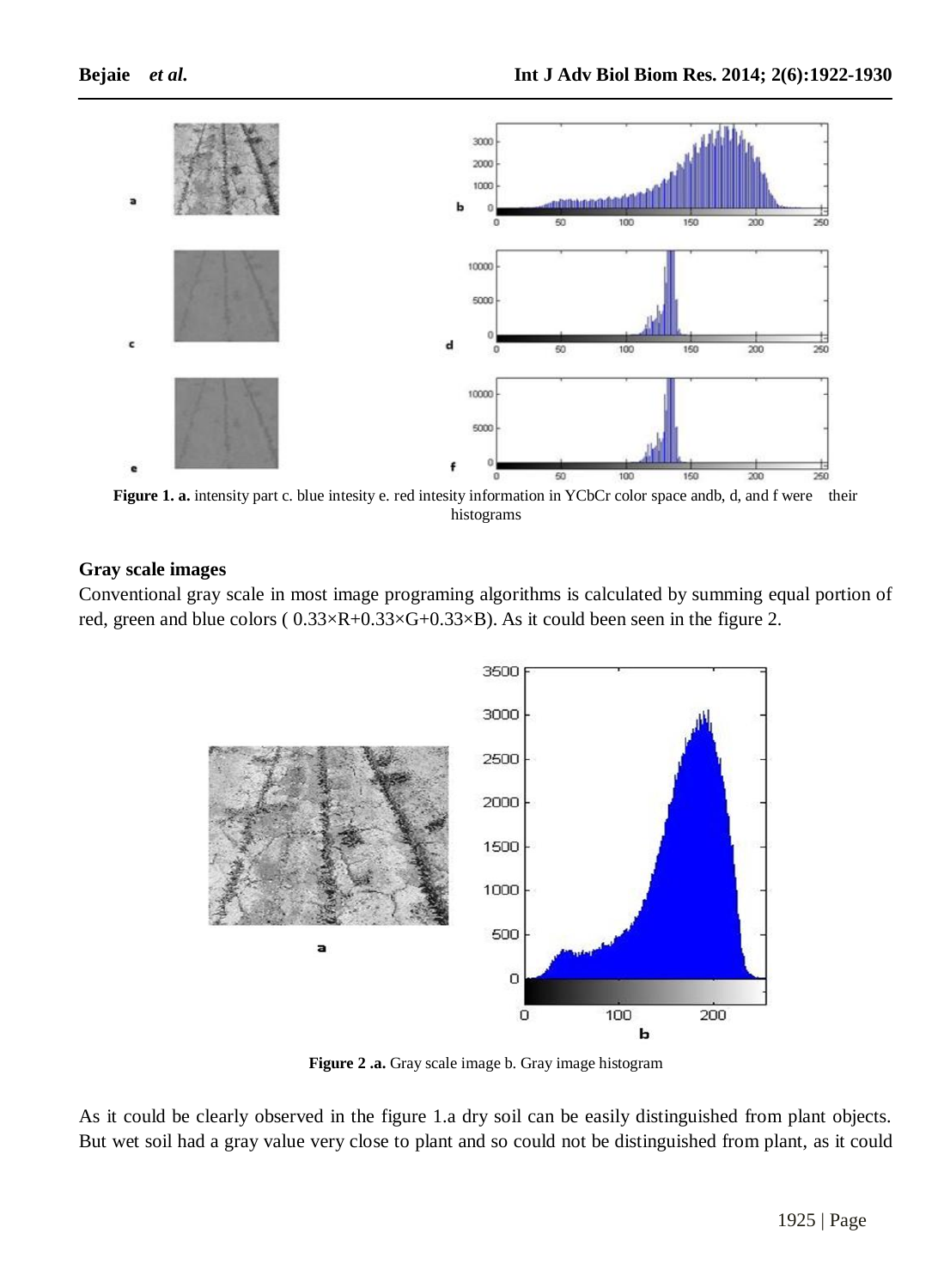be seen from figure3. Plants' shad and soil track had a gray value to plant and certainly would be mixed with plant section of the images. Figure 1.b shows histogram of the figure 1.a., there are not clear and separate peaks in the histogram. As it was mentioned in methods, Otsu automatic thresholding method was used for thresholding. For the best thresholding process, clear peaks were necessary, so this gray scale images were not a suitable choice. it does not need any time for the color space conversion and it was this type's advantage.

### **RGB color space intensities**

Then each RGB color space parts, means R, G and B were considered for the remainder of the image processing. Time cost for these color part separation was so little (0.0005-0.001 s) (figures 2.a, 2.c, 2. e). The G part related to green color (figure 2.c) was expected to show better results in comparison with other parts.



**Figure 3. a.** Red part of space image c. Greeb part of soace image e. Blue part of space image b, d, f Histogram of R, G and B parts

This color part showed better results in comparision with gray scale space, because plant sections were seen in better discrimination from soil and other background objects. But as it could be seen in the figure 2.c wet soil sections had a intensity value close to plant sections and was not vanished in soil.

#### **RGB converted to greenness intensity**

Figure 3.a shows the image converted by the equation 1. Since the green intensity was highlighted by the factor 2 so as it was expected, more discrimination was observed between soil and plant.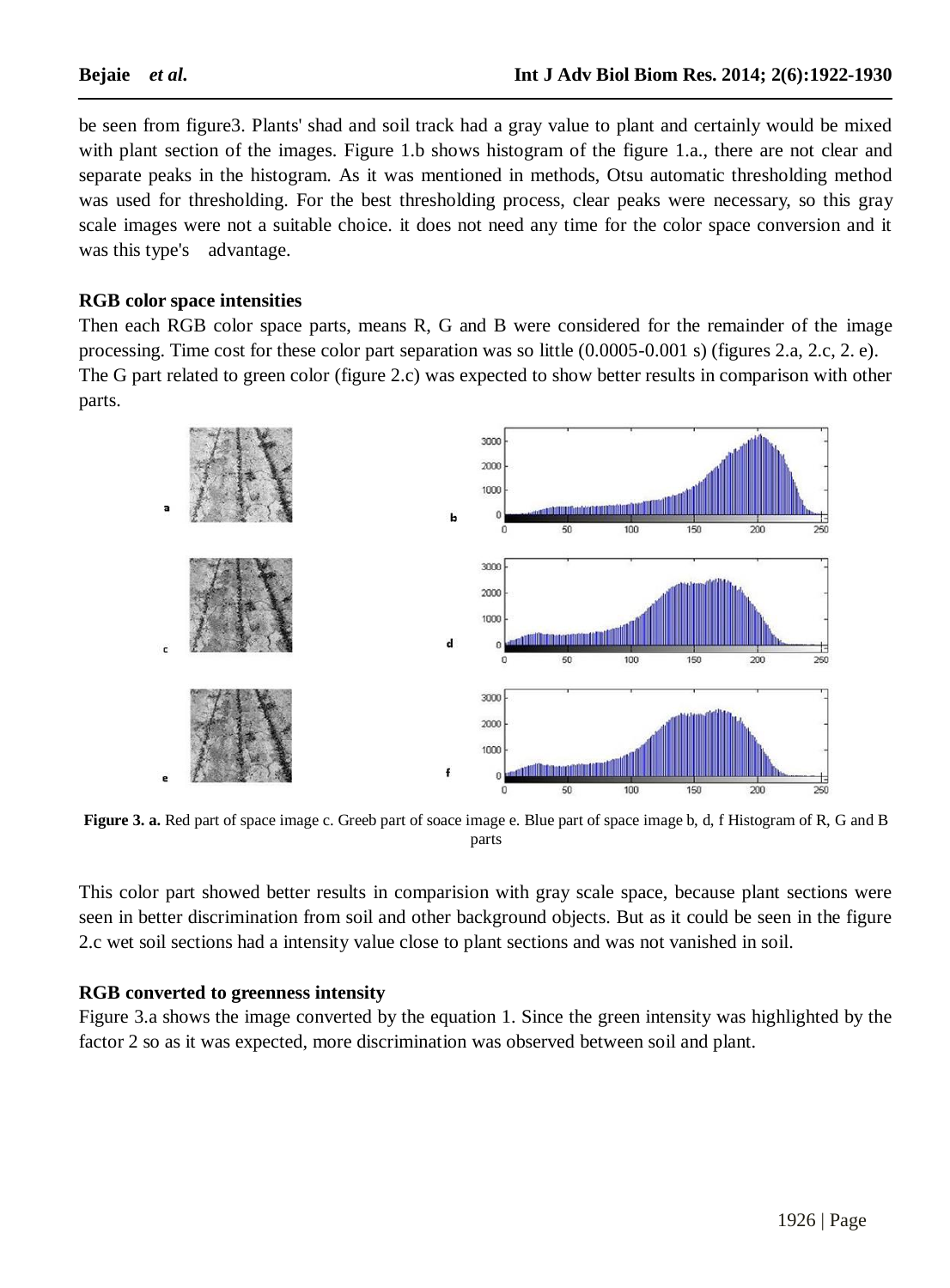

**Figure 4. a.** Converted image by greeness conversion b. Greeness image histogram

This better discrimination could be seen in figure 3.a. Figure 3.b showed that all gray value of pixels related to soil was converted to zero, so we had two separated peak that one of them had value of 0 and all remainder in the histogram was related to plant. So thresholding process could be performed so easily, because threshold value could be considered with values of a number close to 1 or so a little greater than 1. Figure 4 shows segmented image by this space.



**Figure 5.** Thresholded image

This conversion type helps to automatic Otsu thresolding segmentation. Figure 5 shows the result. As it could be observed in figure 4 wet oil section was omitted. Just some small point related to small stones and thin lines related to soil cracks were remained that it was easily improved by the filtering (Figure 6).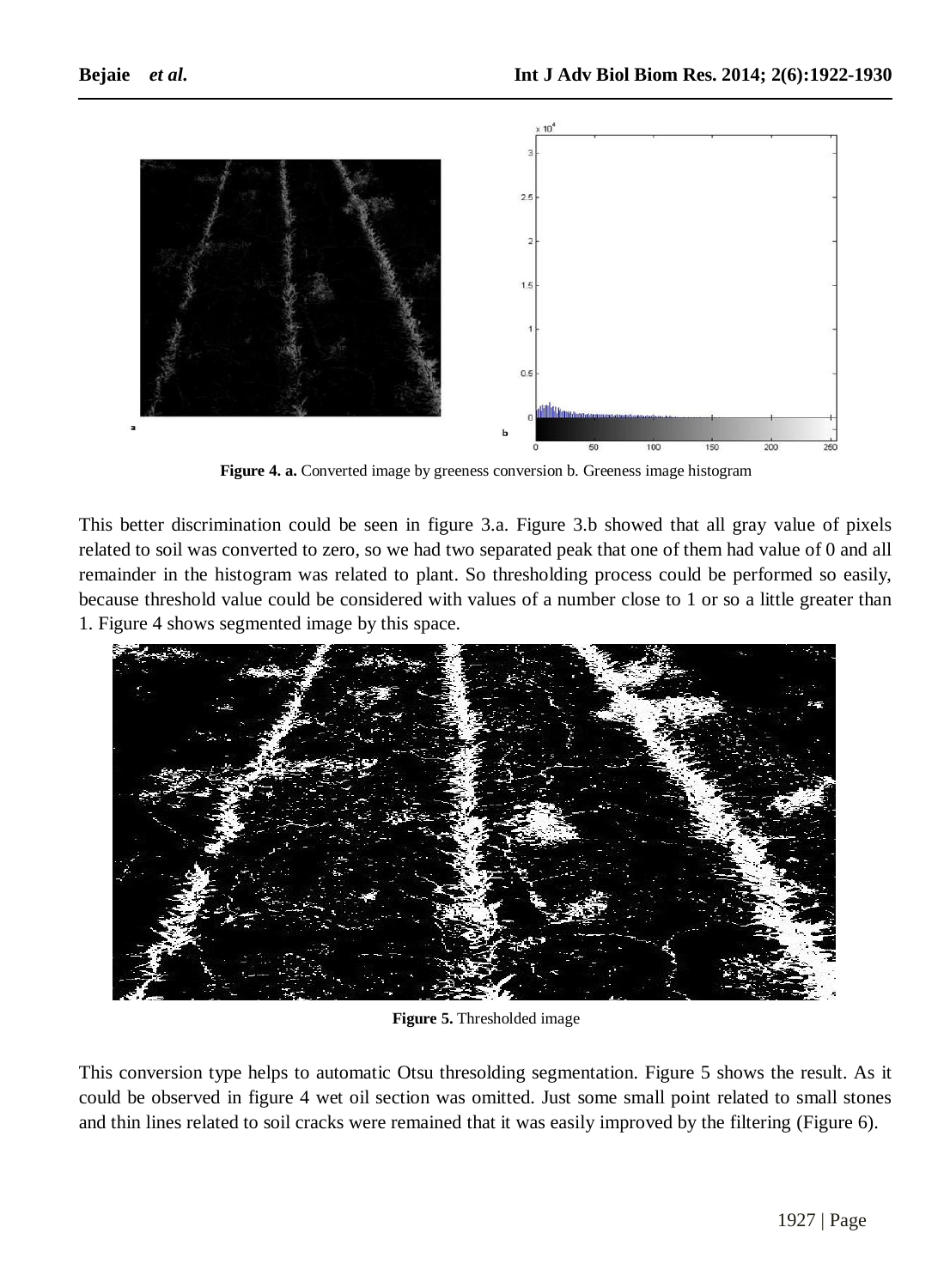

**Figure 6.** Filtered images and improved image

After filtering and deleting noise from images, Hough transform was used to find the row (Figure 7).



**Figure 7 .** Detected row by hough transform

After detecting row in the picture, plant row section were deleted by consider a width based on plant growth level (Figure 7).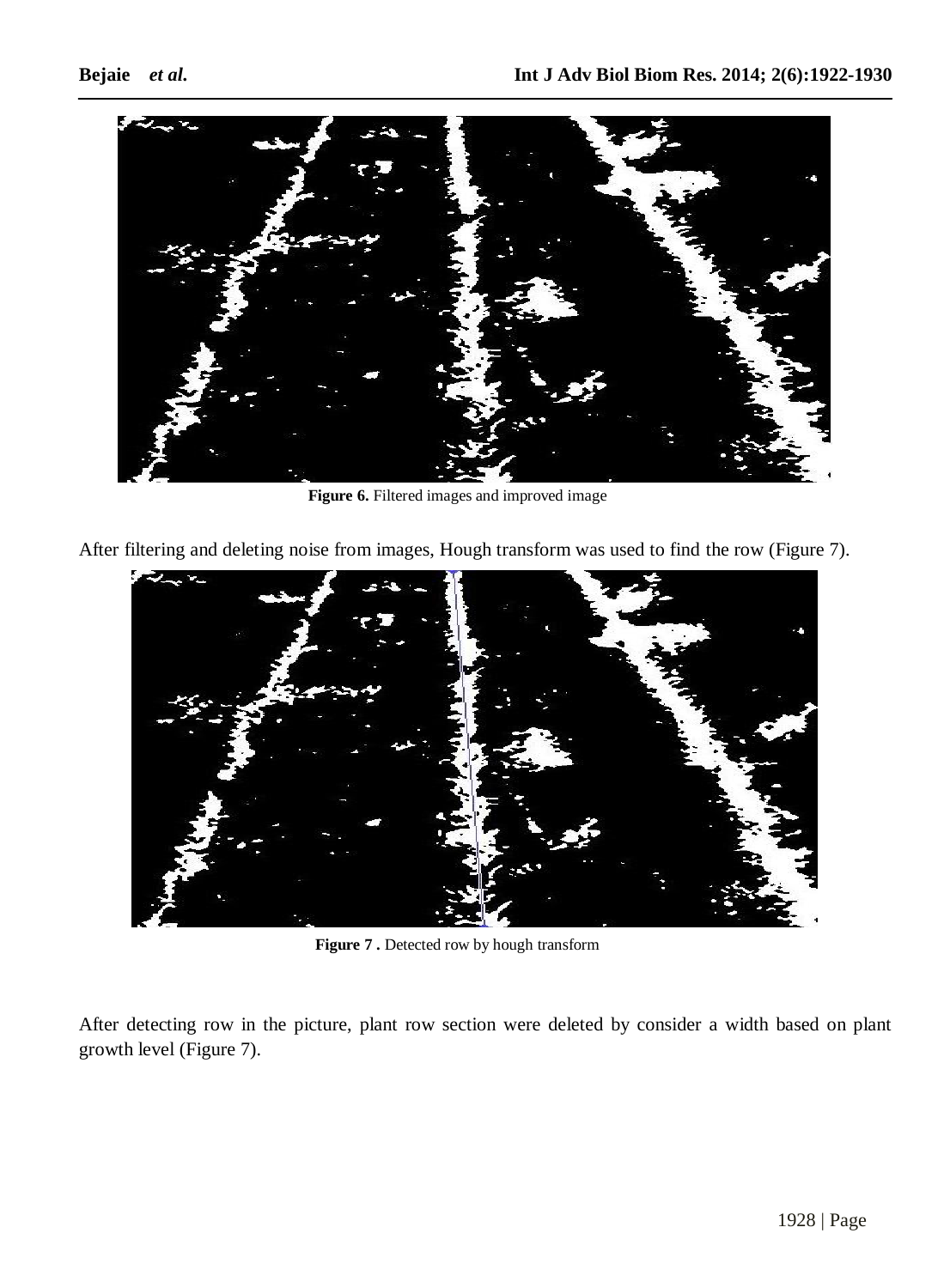



**Figure8 .** Image after deleting plant section

Then every spot of the image was numbered, and each spots' area were calculated, and small spots were omitted and center of the remainder were obtained (Figure 8).



**Figure 9.** image after omitting small spots

Center points coordinates then sent to developing board that it transferred information to determine what time the control system relay should be opened.

# **DISCUSSION**

For distinguishing main crops and weeds, all crops between rows were considered as weeds. Sensors outcomes are shown in table 1. The variations of temperature were caused by flames on/off time period, weather temperature and wind speed. The highest temperature was reported in an area with high weed